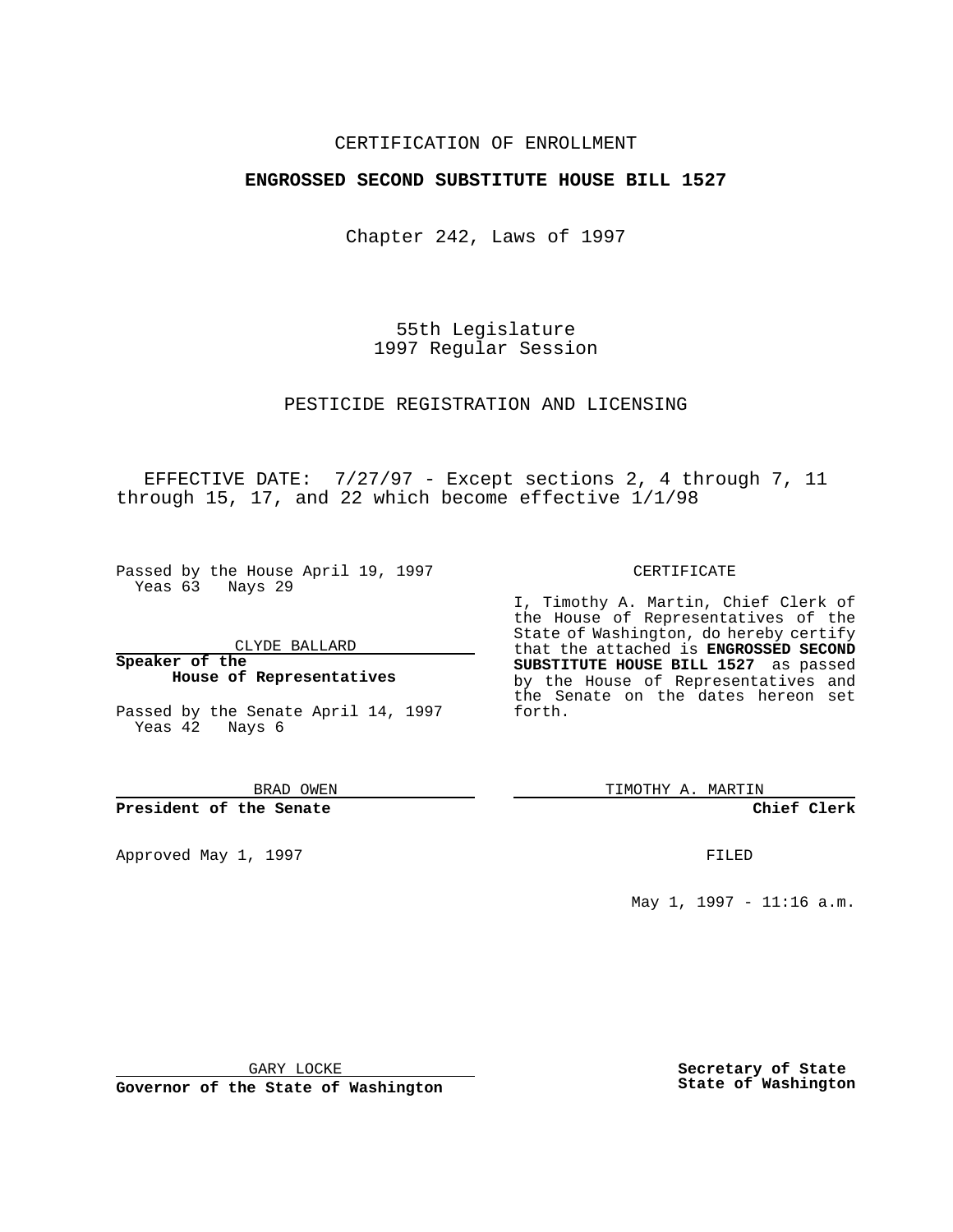# **ENGROSSED SECOND SUBSTITUTE HOUSE BILL 1527** \_\_\_\_\_\_\_\_\_\_\_\_\_\_\_\_\_\_\_\_\_\_\_\_\_\_\_\_\_\_\_\_\_\_\_\_\_\_\_\_\_\_\_\_\_\_\_

\_\_\_\_\_\_\_\_\_\_\_\_\_\_\_\_\_\_\_\_\_\_\_\_\_\_\_\_\_\_\_\_\_\_\_\_\_\_\_\_\_\_\_\_\_\_\_

Passed Legislature - 1997 Regular Session

AS AMENDED BY THE SENATE

#### **State of Washington 55th Legislature 1997 Regular Session**

**By** House Committee on Appropriations (originally sponsored by Representatives Chandler and Linville; by request of Department of Agriculture)

Read first time 03/10/97.

 AN ACT Relating to pesticide registration and licensing; amending RCW 15.58.040, 15.58.070, 15.58.170, 15.58.180, 15.58.200, 15.58.210, 15.58.220, 15.58.411, 15.58.420, 17.21.070, 17.21.110, 17.21.122, 17.21.126, 17.21.129, 17.21.132, 17.21.220, 17.21.280, and 17.21.350; adding a new section to chapter 15.58 RCW; adding a new section to chapter 17.21 RCW; repealing RCW 15.58.245, 17.21.910, 15.58.415, and 17.21.360; and providing an effective date.

BE IT ENACTED BY THE LEGISLATURE OF THE STATE OF WASHINGTON:

 **Sec. 1.** RCW 15.58.040 and 1996 c 188 s 4 are each amended to read as follows:

 (1) The director shall administer and enforce the provisions of this chapter and rules adopted under this chapter. All the authority and requirements provided for in chapter 34.05 RCW (Administrative Procedure Act) and chapter 42.30 RCW shall apply to this chapter in the adoption of rules including those requiring due notice and a hearing for the adoption of permanent rules.

 (2) The director is authorized to adopt appropriate rules for carrying out the purpose and provisions of this chapter, including but not limited to rules providing for: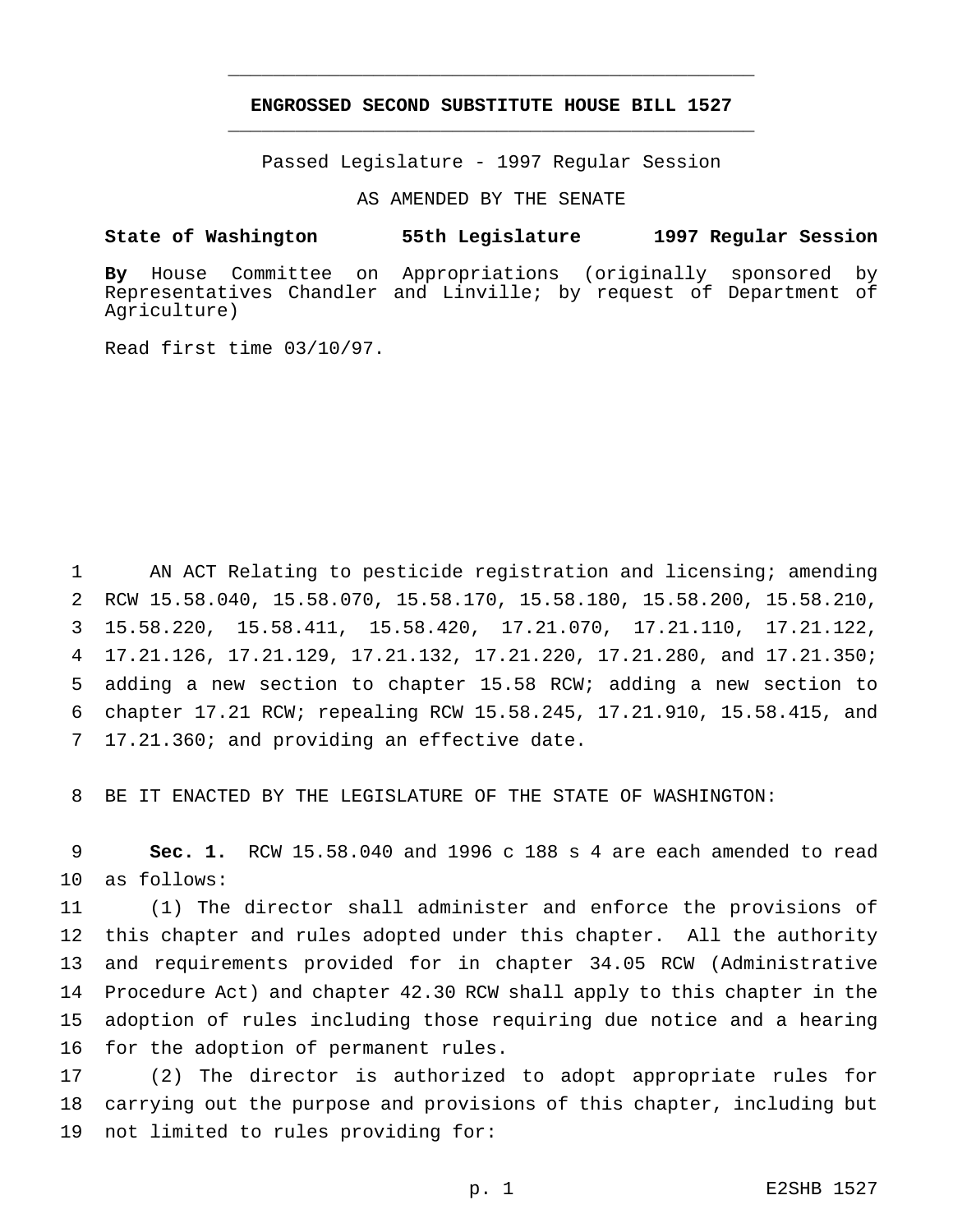(a) Declaring as a pest any form of plant or animal life or virus which is injurious to plants, people, animals (domestic or otherwise), land, articles, or substances;

 (b) Determining that certain pesticides are highly toxic to people. For the purpose of this chapter, highly toxic pesticide means any 6 pesticide that conforms to the criteria in 40 C.F.R. Sec.  $((162.10))$  156.10 for toxicity category I due to oral inhalation or dermal toxicity. The director shall publish a list of all pesticides, determined to be highly toxic, by their common or generic name and their trade or brand name if practical. Such list shall be kept current and shall, upon request, be made available to any interested party;

 (c) Determining standards for denaturing pesticides by color, taste, odor, or form;

 (d) The collection and examination of samples of pesticides or devices;

 (e) The safe handling, transportation, storage, display, distribution, and disposal of pesticides and their containers;

 (f) Restricting or prohibiting the use of certain types of containers or packages for specific pesticides. These restrictions may apply to type of construction, strength, and/or size to alleviate danger of spillage, breakage, misuse, or any other hazard to the public. The director shall be guided by federal regulations concerning pesticide containers;

(g) Procedures in making of pesticide recommendations;

 (h) Adopting a list of restricted use pesticides for the state or for designated areas within the state if the director determines that such pesticides may require rules restricting or prohibiting their distribution or use. The director may include in the rule the time and conditions of distribution or use of such restricted use pesticides and may, if it is found necessary to carry out the purpose and provisions of this chapter, require that any or all restricted use pesticides shall be purchased, possessed, or used only under permit of the director and under the director's direct supervision in certain areas and/or under certain conditions or in certain quantities or concentrations. The director may require all persons issued such permits to maintain records as to the use of all the restricted use pesticides;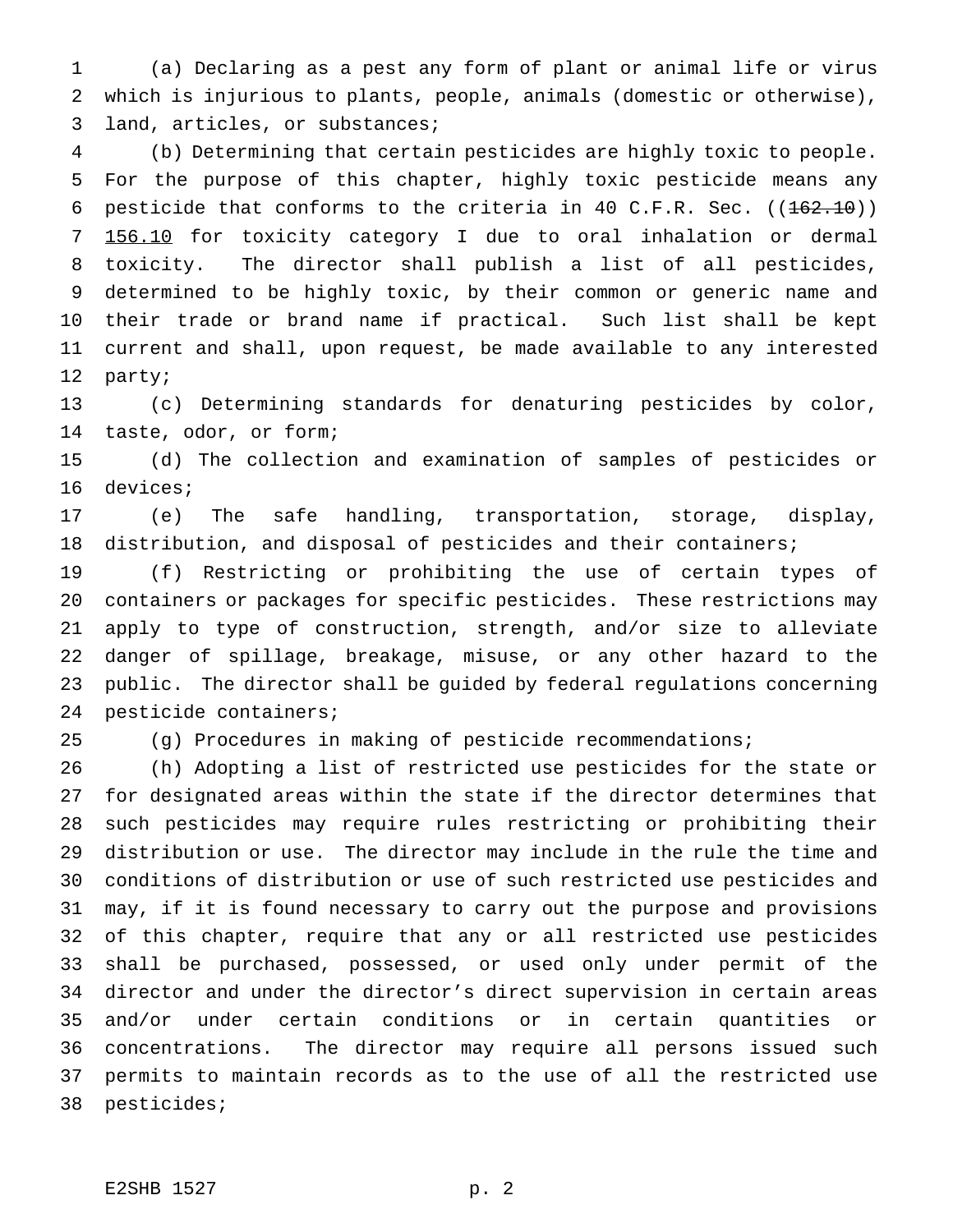(i) Label requirements of all pesticides required to be registered under provisions of this chapter;

(j) Regulating the labeling of devices;

 (k) The establishment of criteria governing the conduct of a structural pest control inspection; and

 (l) Declaring crops, when grown to produce seed specifically for crop reproduction purposes, to be nonfood and/or nonfeed sites of pesticide application. The director may include in the rule any restrictions or conditions regarding: (i) The application of pesticides to the designated crops; and (ii) the disposition of any portion of the treated crop.

 (3) For the purpose of uniformity and to avoid confusion endangering the public health and welfare the director may adopt rules in conformity with the primary pesticide standards, particularly as to labeling, established by the United States environmental protection agency or any other federal agency.

 **Sec. 2.** RCW 15.58.070 and 1995 c 374 s 66 are each amended to read as follows:

19 (1) ((Except as provided in subsection  $(4)$  of this section,)) Any person desiring to register a pesticide with the department shall pay to the director an annual registration fee for each pesticide registered by the department for such person. The registration fee 23 ((for the registration of pesticides for any one person during a 24 calendar year)) shall be( $(+)$ ) one hundred ( $(five)$ ) forty-five dollars 25 for each ((of the first twenty-five)) pesticide((s)) registered(( $\div$  one 26 hundred dollars for each of the twenty-sixth through one-hundredth 27 pesticides registered; seventy-five dollars for each of the one hundred 28 first through one hundred fiftieth pesticides registered; and fifty dollars for each additional pesticide registered. In addition, the department may establish by rule a registration fee not to exceed ten 31 dollars for each registered product labeled and intended for home and 32 garden use only)).

33 (2) The revenue generated by the ((pesticide)) registration fees shall be deposited in the agricultural local fund to support the 35 activities of the pesticide program within the department. ((The revenue generated by the home and garden use only fees shall be deposited in the agriculture« local fund, to be used to assist in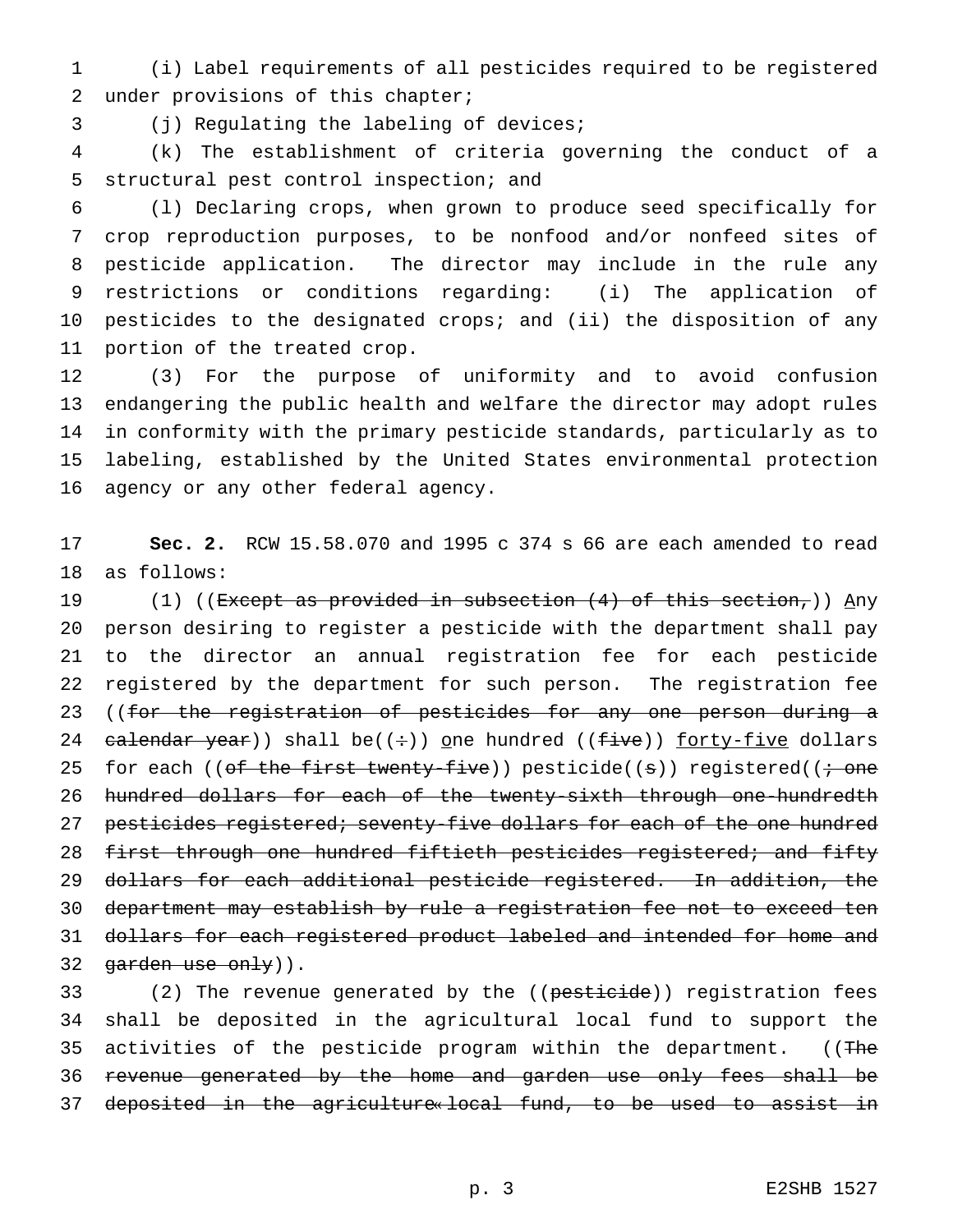funding activities of the pesticide incident reporting and tracking 2 review panel.))

 (3) All pesticide registrations expire on December 31st of each year. A registrant may elect to register a pesticide for a two-year period by prepaying for a second year at the time of registration.

 (4) ((A person desiring to register a label where a special local need exists shall pay to the director a nonrefundable application fee 8 of two hundred dollars upon submission of the registration request. In addition, a person desiring to renew an approved special local need registration shall pay to the director an annual registration fee of two hundred dollars for each special local needs label registered by 12 the department for such person. The revenue generated by the special local needs application fees and the special local needs renewal fees shall be deposited in the agricultural local fund to be used to assist in funding the department's special local needs registration activities. All special local needs registrations expire on December 17 31st of each year.

 $(5+)$ ) Any registration approved by the director and in effect on the 31st day of December for which a renewal application has been made and the proper fee paid, continues in full force and effect until the director notifies the applicant that the registration has been renewed, or otherwise denied in accord with the provision of RCW 15.58.110.

 **Sec. 3.** RCW 15.58.170 and 1989 c 380 s 13 are each amended to read as follows:

 (1) After service of a "stop sale, use or removal" order is made upon any person, either that person or the director may file an action in a court of competent jurisdiction in the county in which a violation of this chapter or rules adopted under this chapter is alleged to have occurred for an adjudication of the alleged violation. The court in such action may issue temporary or permanent injunctions mandatory or restraining, and such intermediate orders as it deems necessary or advisable. The court may order condemnation of any pesticide or device which does not meet the requirements of this chapter or rules adopted under this chapter: PROVIDED, That no authority is granted hereunder to affect the sale or use of products on which legally approved pesticides have been legally used.

 (2) If the pesticide or device is condemned, it shall, after entry of decree, be disposed of by destruction or sale as the court directs,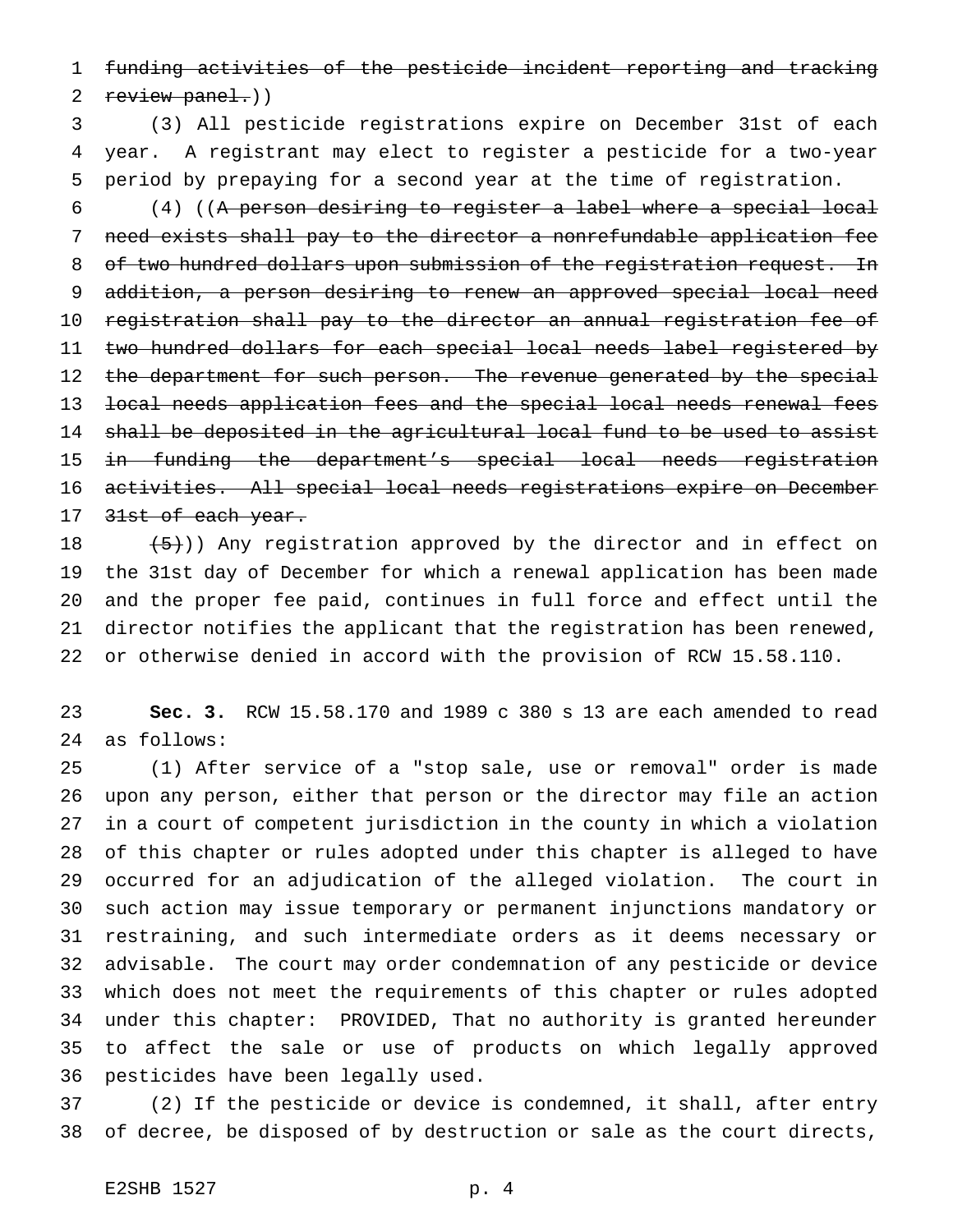and the proceeds, if such pesticide or device is sold, less cost 2 including legal costs, shall be paid to the state treasury ((as 3 provided in RCW 15.58.410)): PROVIDED, That the pesticide or device shall not be sold contrary to the provisions of this chapter or rules adopted under this chapter. Upon payment of costs and execution and delivery of a good and sufficient bond conditioned that the pesticide or device shall not be disposed of unlawfully, the court may direct that the pesticide or device be delivered to the owner thereof for relabeling or reprocessing as the case may be.

 (3) When a decree of condemnation is entered against the pesticide, court costs, fees, and storage and other proper expenses shall be awarded against the person, if any, appearing as claimant of the pesticide.

 **Sec. 4.** RCW 15.58.180 and 1989 c 380 s 14 are each amended to read as follows:

 (1) Except as provided in subsections (4) and (5) of this section, it is unlawful for any person to act in the capacity of a pesticide dealer or advertise as or assume to act as a pesticide dealer without first having obtained an annual license from the director. The license shall expire on the master license expiration date. A license is required for each location or outlet located within this state from which pesticides are distributed. A manufacturer, registrant, or distributor who has no pesticide dealer outlet licensed within this state and who distributes such pesticides directly into this state shall obtain a pesticide dealer license for his or her principal out- of-state location or outlet, but such licensed out-of-state pesticide dealer is exempt from the pesticide dealer manager requirements.

28 (2) Application for a license shall be accompanied by a ((thirty-29 dollar annual license)) fee of fifty dollars and shall be made through the master license system and shall include the full name of the person applying for the license and the name of the individual within the state designated as the pesticide dealer manager. If the applicant is a partnership, association, corporation, or organized group of persons, the full name of each member of the firm or partnership or the names of the officers of the association or corporation shall be given on the application. The application shall further state the principal business address of the applicant in the state and elsewhere, the name of a person domiciled in this state authorized to receive and accept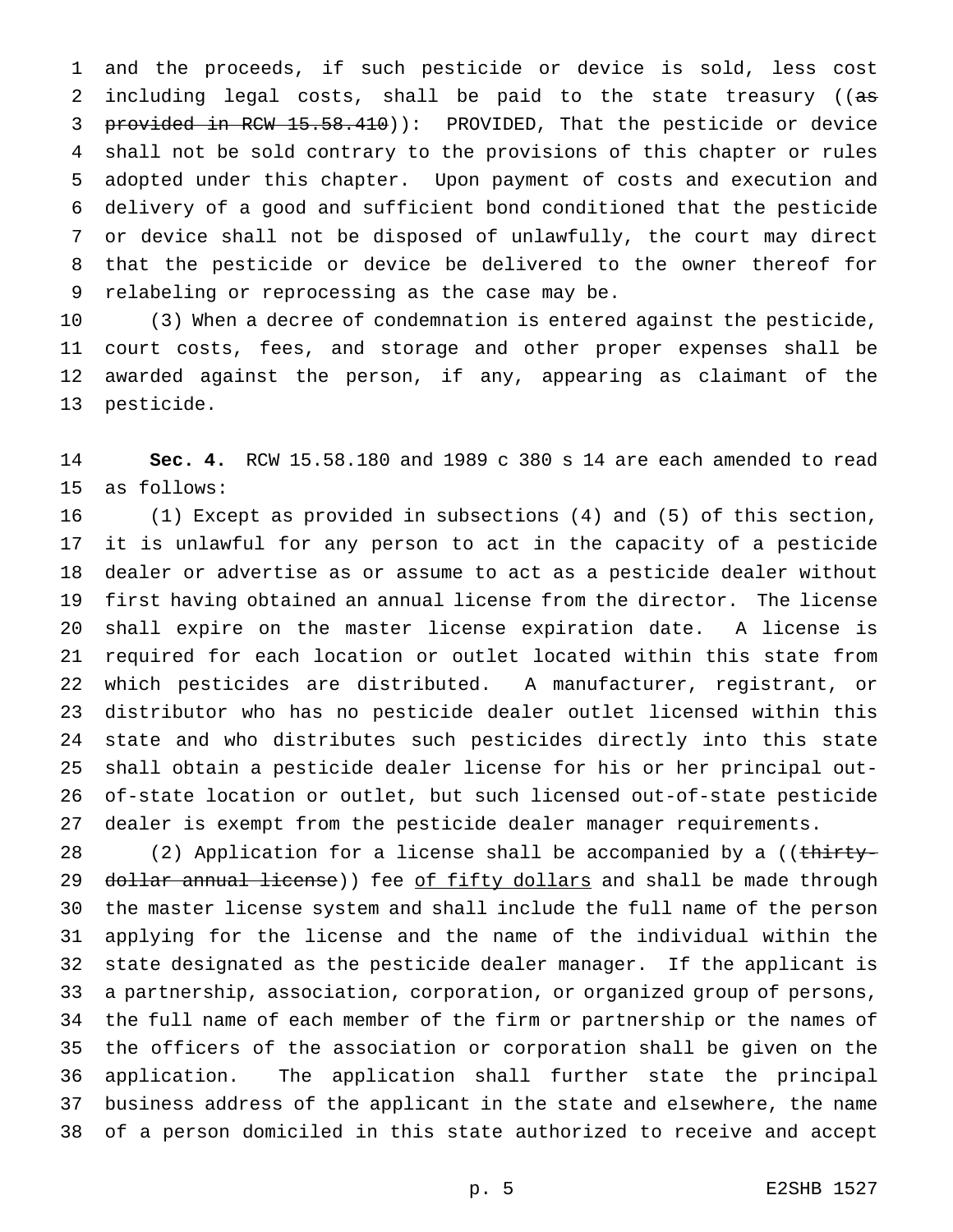service of summons of legal notices of all kinds for the applicant, and any other necessary information prescribed by the director.

 (3) It is unlawful for any licensed dealer outlet to operate without a pesticide dealer manager who has a license of qualification. The department shall be notified forthwith of any change in the pesticide dealer manager designee during the licensing period.

 (4) This section does not apply to (a) a licensed pesticide applicator who sells pesticides only as an integral part of the applicator's pesticide application service when such pesticides are dispensed only through apparatuses used for such pesticide application, or (b) any federal, state, county, or municipal agency that provides pesticides only for its own programs.

 (5) A user of a pesticide may distribute a properly labeled pesticide to another user who is legally entitled to use that pesticide without obtaining a pesticide dealer's license if the exclusive purpose of distributing the pesticide is keeping it from becoming a hazardous waste as defined in chapter 70.105 RCW.

 **Sec. 5.** RCW 15.58.200 and 1992 c 170 s 2 are each amended to read as follows:

 The director shall require each pesticide dealer manager to demonstrate to the director knowledge of pesticide laws and rules; pesticide hazards; and the safe distribution, use and application, and disposal of pesticides by satisfactorily passing a written examination after which the director shall issue a license of qualification. 25 Application for a license shall be accompanied by a ((<del>license</del>)) fee of 26 ((fifteen)) twenty-five dollars. The pesticide dealer manager license shall be an annual license expiring on a date set by rule by the 28 director. ((License fees shall be prorated where necessary to 29 accommodate staggering of expiration dates of a license or licenses.))

 **Sec. 6.** RCW 15.58.210 and 1992 c 170 s 3 are each amended to read as follows:

 (1) Except as provided in subsection (2) of this section, no individual may perform services as a pest control consultant without 34 obtaining a license from the director ((an annual license, which)). 35 The license shall expire annually on a date set by rule by the 36 director. ((<del>License fees shall be prorated where necessary to</del> 37 accommodate staggering of expiration dates of a license or licenses.))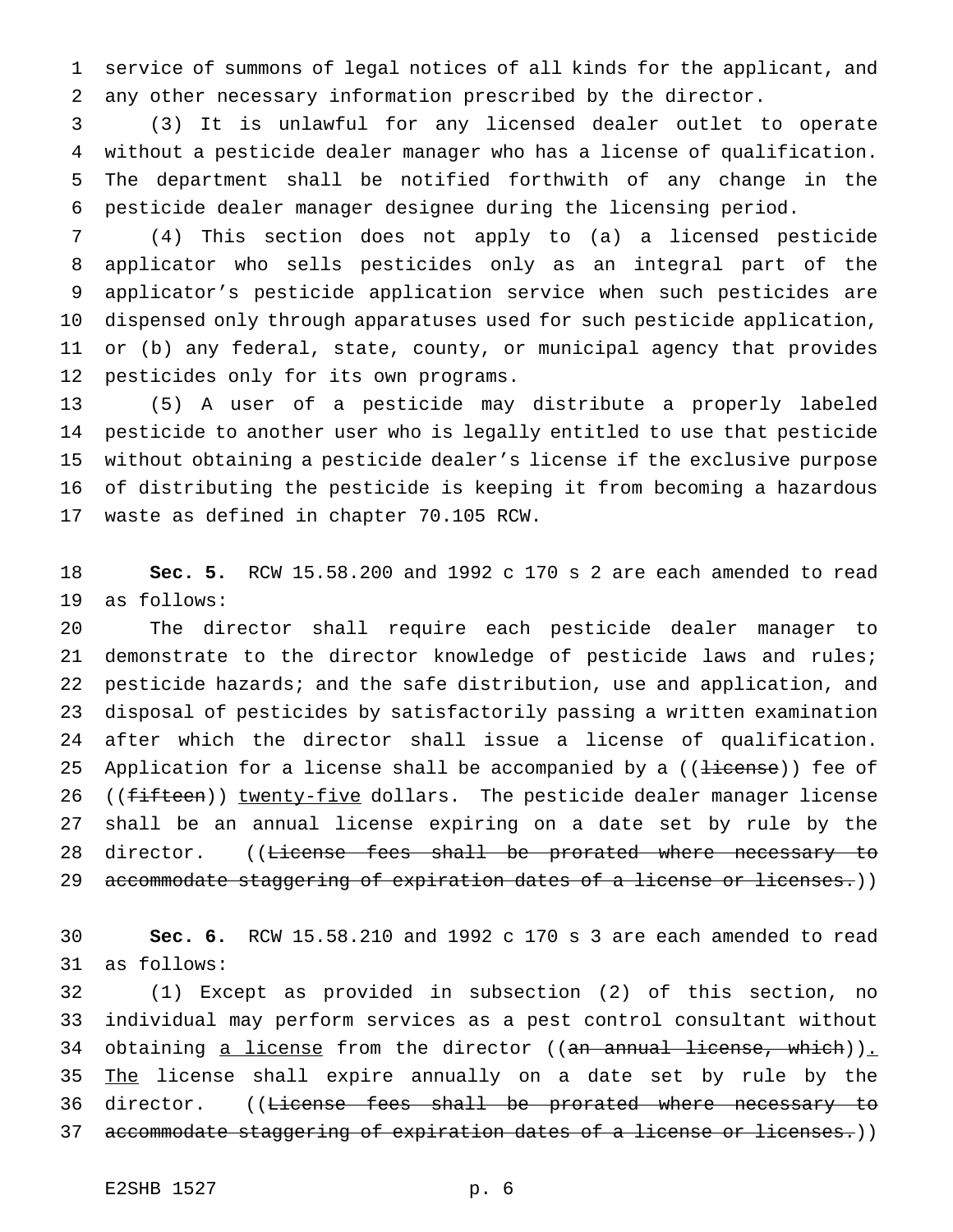Except as provided in subsection (3) of this section, no individual may act as a structural pest control inspector without first obtaining from the director a pest control consultant license in the special category of structural pest control inspector. Application for a license shall be on a form prescribed by the director and shall be accompanied by a 6 fee of ((thirty)) forty-five dollars.

 (2) The following are exempt from the licensing requirements of subsection (1) of this section when acting within the authorities of their existing licenses issued under chapter 17.21 RCW: Licensed commercial pesticide applicators and operators; licensed private-commercial applicators; and licensed demonstration and research applicators. The following are also exempt from the licensing requirements of subsection (1) of this section: Employees of federal, state, county, or municipal agencies when acting in their official governmental capacities; and pesticide dealer managers and employees working under the direct supervision of the pesticide dealer manager and only at a licensed pesticide dealer's outlet.

 (3) The following are exempt from the structural pest control inspector licensing requirement: Individuals inspecting for damage caused by wood destroying organisms if such inspections are solely for the purpose of: (a) Repairing or making specific recommendations for the repair of such damage, or (b) assessing a monetary value for the structure inspected. Individuals performing wood destroying organism inspections that incorporate but are not limited to the activities described in (a) or (b) of this subsection are not exempt from the structural pest control inspector licensing requirement.

 **Sec. 7.** RCW 15.58.220 and 1991 c 109 s 40 are each amended to read as follows:

 For the purpose of this section public pest control consultant means any individual who is employed by a governmental agency or unit to act as a pest control consultant as defined in RCW 15.58.030(28). 32 No person shall act as a public pest control consultant ((on or after 33 February 28, 1973)) without first obtaining ((an annual)) a license from the director. The license shall expire annually on a date set by 35 rule by the director. ((License fees shall be prorated where necessary to accommodate staggering of expiration dates of a license or 37 <del>licenses.</del>)) Application for a license shall be on a form prescribed by 38 the director and shall be accompanied by ((<del>an annual license</del>)) <u>a</u> fee of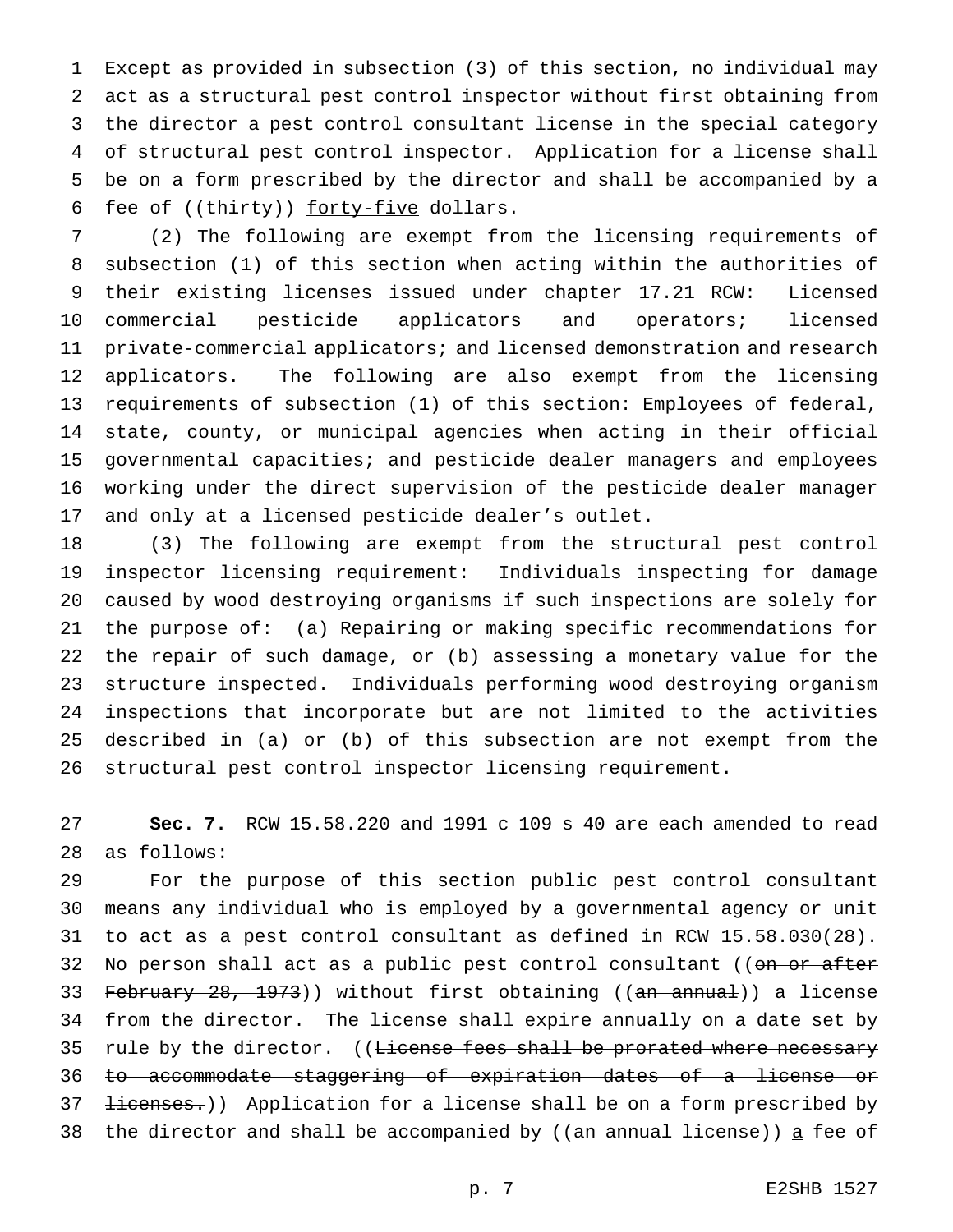1 ((fifteen)) twenty-five dollars. Federal and state employees whose principal responsibilities are in pesticide research, the jurisdictional health officer or a duly authorized representative, public pest control consultants licensed and working in the health vector field, and public operators licensed under RCW 17.21.220 shall be exempt from this licensing provision.

 **Sec. 8.** RCW 15.58.411 and 1995 c 374 s 67 are each amended to read as follows:

 All license fees collected under this chapter shall be paid to the 10 director for use exclusively in the enforcement of this chapter. All 11 moneys collected for civil penalties levied under this chapter shall be 12 deposited in the state general fund.

 **Sec. 9.** RCW 15.58.420 and 1989 c 380 s 30 are each amended to read as follows:

15 By ((December 1, 1989, and each subsequent December 1,)) February 16 <u>1st of each year</u> the department shall report to the appropriate committees of the house of representatives and the senate on the activities of the department under this chapter. The report shall include, at a minimum, a review of the department's enforcement activities, with the number of cases investigated and the number and amount of civil penalties assessed.

 NEW SECTION. **Sec. 10.** A new section is added to chapter 15.58 RCW to read as follows:

 (1) The director may renew any license issued under this chapter subject to the recertification standards identified in subsection (2) of this section or an examination requiring new knowledge that may be required to apply pesticides.

 (2) Except as provided in subsection (3) of this section, all individuals licensed under this chapter shall meet the recertification standards identified in (a) or (b) of this subsection, every five years, in order to qualify for continuing licensure.

 (a) Licensed pesticide applicators may qualify for continued licensure through accumulation of recertification credits. Individuals licensed under this chapter shall accumulate a minimum of forty department-approved credits every five years with no more than fifteen credits allowed per year.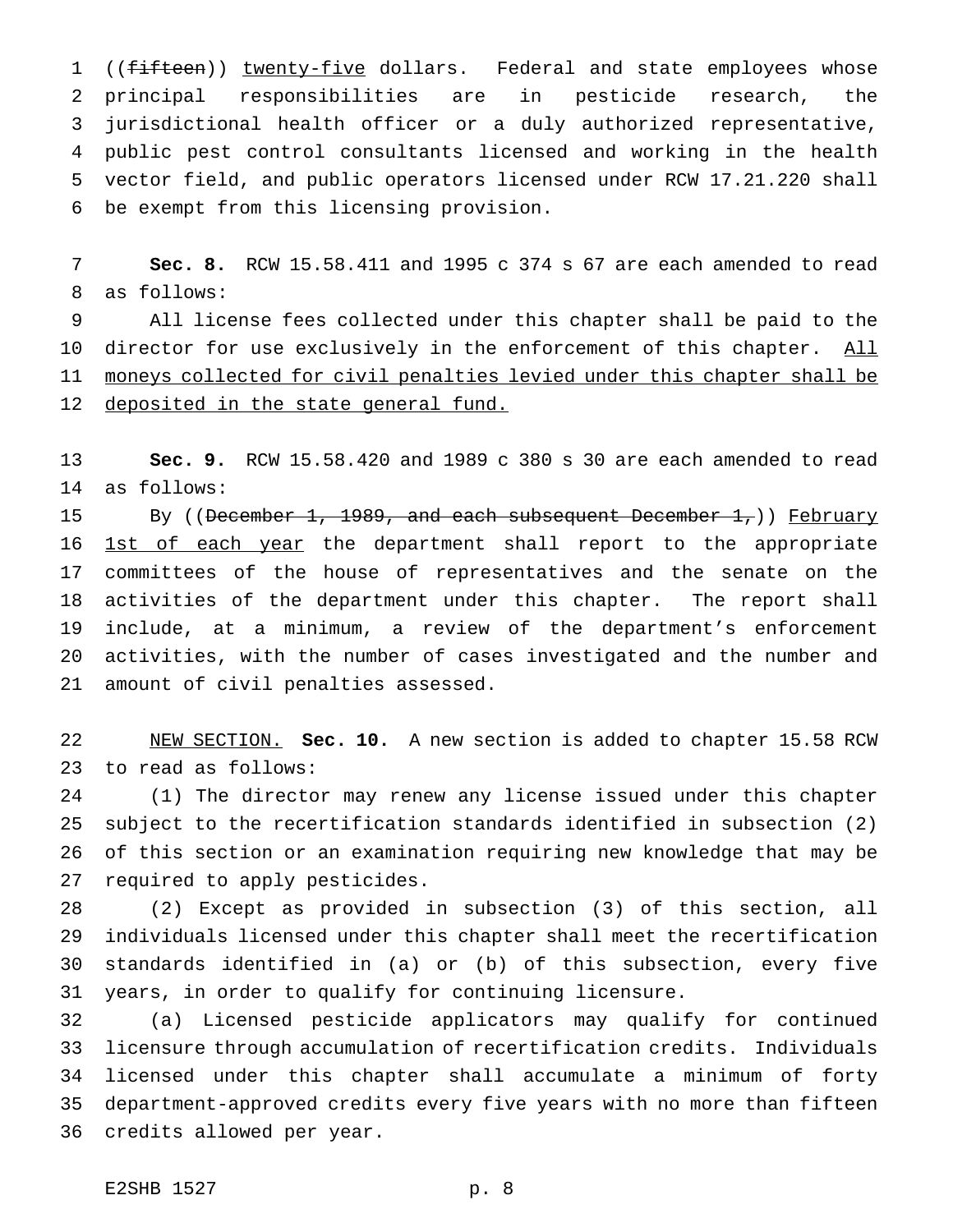(b) Licensed pesticide applicators may qualify for continued licensure through meeting the examination requirements necessary to become licensed in those areas in which the licensee operates.

 (3) At the termination of a licensee's five-year recertification period, the director may waive the recertification requirements if the licensee can demonstrate that he or she is meeting comparable recertification standards through another state or jurisdiction or through a federal environmental protection agency-approved government agency plan.

 **Sec. 11.** RCW 17.21.070 and 1994 c 283 s 6 are each amended to read as follows:

 It shall be unlawful for any person to engage in the business of applying pesticides to the land of another without a commercial 14 pesticide applicator license. Application for ((the)) a commercial 15 applicator license shall be accompanied by a fee of one hundred 16 ((thirty-six)) seventy dollars and in addition a fee of ((eleven)) 17 twenty dollars for each apparatus, exclusive of one, used by the applicant in the application of pesticides: PROVIDED, That the provisions of this section shall not apply to any person employed only to operate any apparatus used for the application of any pesticide, and in which such person has no financial interest or other control over such apparatus other than its day to day mechanical operation for the purpose of applying any pesticide.

 **Sec. 12.** RCW 17.21.110 and 1994 c 283 s 10 are each amended to read as follows:

 It shall be unlawful for any person to act as an employee of a commercial pesticide applicator and apply pesticides manually or as the operator directly in charge of any apparatus which is licensed or should be licensed under the provisions of this chapter for the application of any pesticide, without having obtained a commercial pesticide operator license from the director. The commercial pesticide operator license shall be in addition to any other license or permit required by law for the operation or use of any such apparatus. Application for a commercial operator license shall be accompanied by 35 a ((<del>license</del>)) fee of ((thirty-three)) fifty dollars. The provisions of this section shall not apply to any individual who is a licensed commercial pesticide applicator.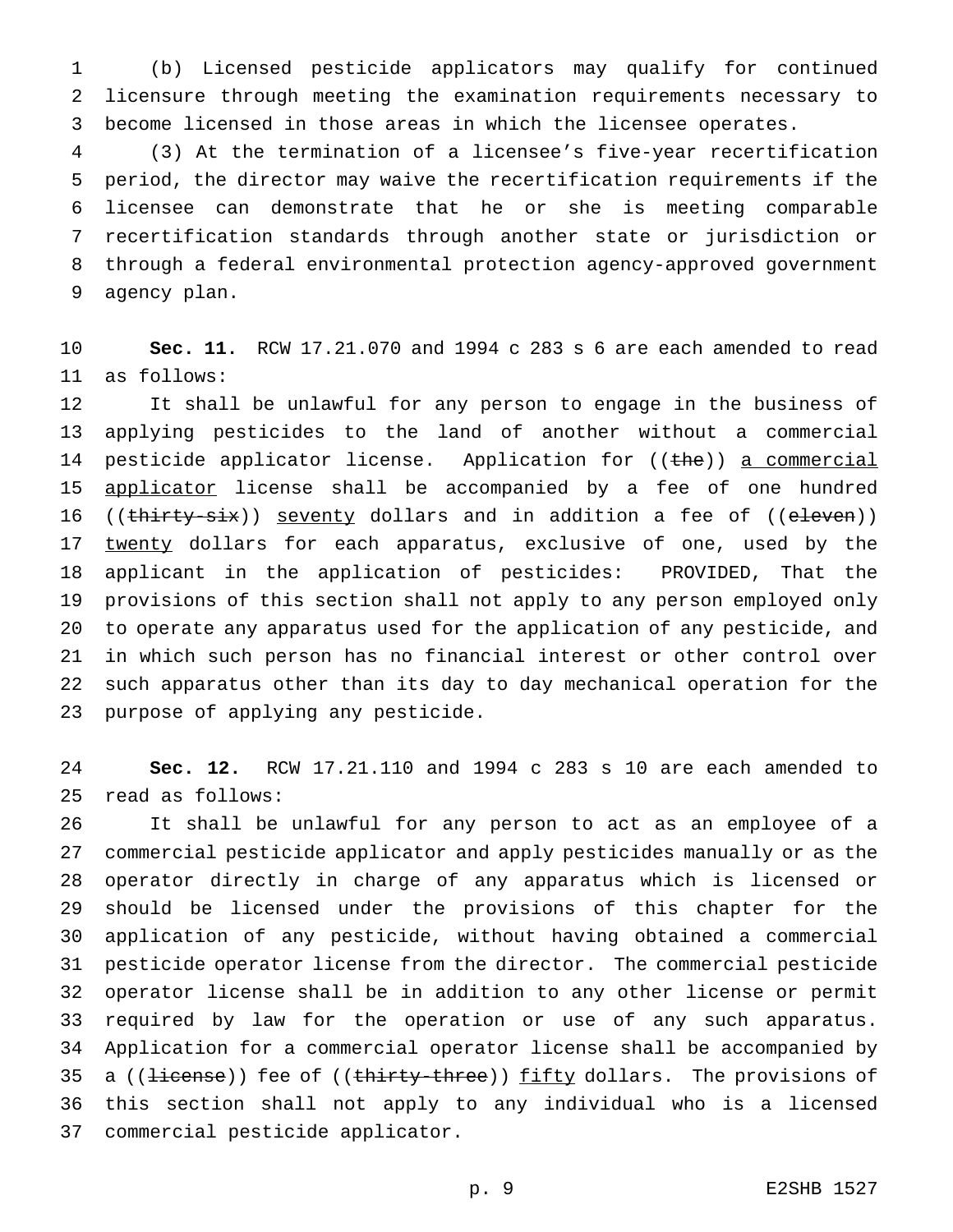**Sec. 13.** RCW 17.21.122 and 1994 c 283 s 11 are each amended to read as follows:

 It shall be unlawful for any person to act as a private-commercial pesticide applicator without having obtained a private-commercial pesticide applicator license from the director. Application for a private-commercial pesticide applicator license shall be accompanied by 7 a ((<del>license</del>)) fee of ((seventeen)) twenty-five dollars ((before a 8 <del>license may be issued</del>)).

 **Sec. 14.** RCW 17.21.126 and 1994 c 283 s 12 are each amended to read as follows:

 It shall be unlawful for any person to act as a private pesticide 12 applicator without first complying with ((the certification)) requirements determined by the director as necessary to prevent unreasonable adverse effects on the environment, including injury to the pesticide applicator or other persons, for each specific pesticide use.

 (1) Certification standards to determine the individual's competency with respect to the use and handling of the pesticide or class of pesticides for which the private pesticide applicator is certified shall be relative to hazards of the particular type of application, class of pesticides, or handling procedure. In determining these standards the director shall take into consideration standards of the EPA and is authorized to adopt these standards by rule.

 (2) Application for a private pesticide applicator 26 (( $c$ ertification)) license shall be accompanied by a (( $\frac{1}{1}$ icense)) fee of 27 ((seventeen)) twenty-five dollars. Individuals with a valid certified applicator license, pest control consultant license, or dealer manager license who qualify in the appropriate state-wide or agricultural license categories are exempt from the private applicator fee requirement. However, licensed public pesticide operators, otherwise exempted from the public pesticide operator license fee requirement, are not also exempted from the private pesticide applicator fee requirement.

 **Sec. 15.** RCW 17.21.129 and 1994 c 283 s 14 are each amended to read as follows:

## E2SHB 1527 p. 10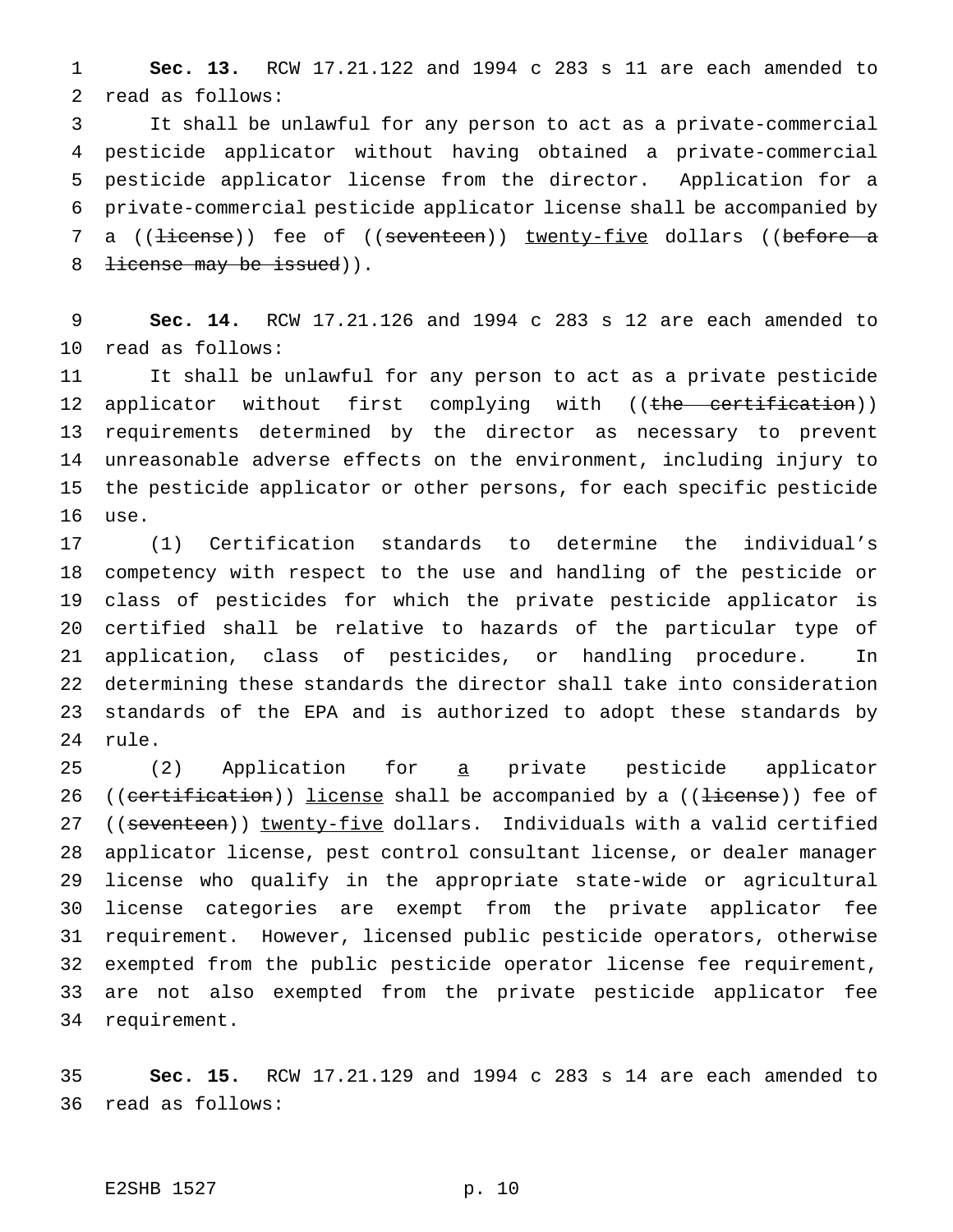Except as provided in RCW 17.21.203, it is unlawful for a person to use or supervise the use of any experimental use pesticide or any restricted use pesticide on small experimental plots for research purposes when no charge is made for the pesticide and its application without a demonstration and research applicator's license.

6 (1) Application for a demonstration and research ((eertification)) 7 <u>license</u> shall be accompanied by a ((<del>license</del>)) fee of ((<del>seventeen</del>)) 8 twenty-five dollars.

 (2) Persons licensed in accordance with this section are exempt from the requirements of RCW 17.21.160, 17.21.170, and 17.21.180.

 **Sec. 16.** RCW 17.21.132 and 1994 c 283 s 16 are each amended to read as follows:

 Any person applying for a license or certification authorized under the provisions of this chapter shall file an application on a form prescribed by the director.

 (1) The application shall state the license or certification and the classification(s) for which the applicant is applying and the method in which the pesticides are to be applied.

 (2) For all classes of licenses except private applicator, all applicants shall be at least eighteen years of age on the date that the application is made. Applicants for a private pesticide applicator license shall be at least sixteen years of age on the date that the application is made.

 (3) Application for a license to apply pesticides shall be accompanied by the required fee. No license may be issued until the 26 required ((<del>license</del>)) fee has been received by the department. 27 ((License fees shall be prorated where necessary to accommodate 28 staggering of expiration dates of a license or licenses.))

 (4) Each classification of license issued under this chapter shall 30 expire annually on a date set by rule by the director. ((License 31 expiration dates may be staggered for administrative purposes.)) Renewal applications shall be filed on or before the applicable expiration date.

 **Sec. 17.** RCW 17.21.220 and 1994 c 283 s 25 are each amended to read as follows:

 (1) All state agencies, municipal corporations, and public utilities or any other governmental agency shall be subject to the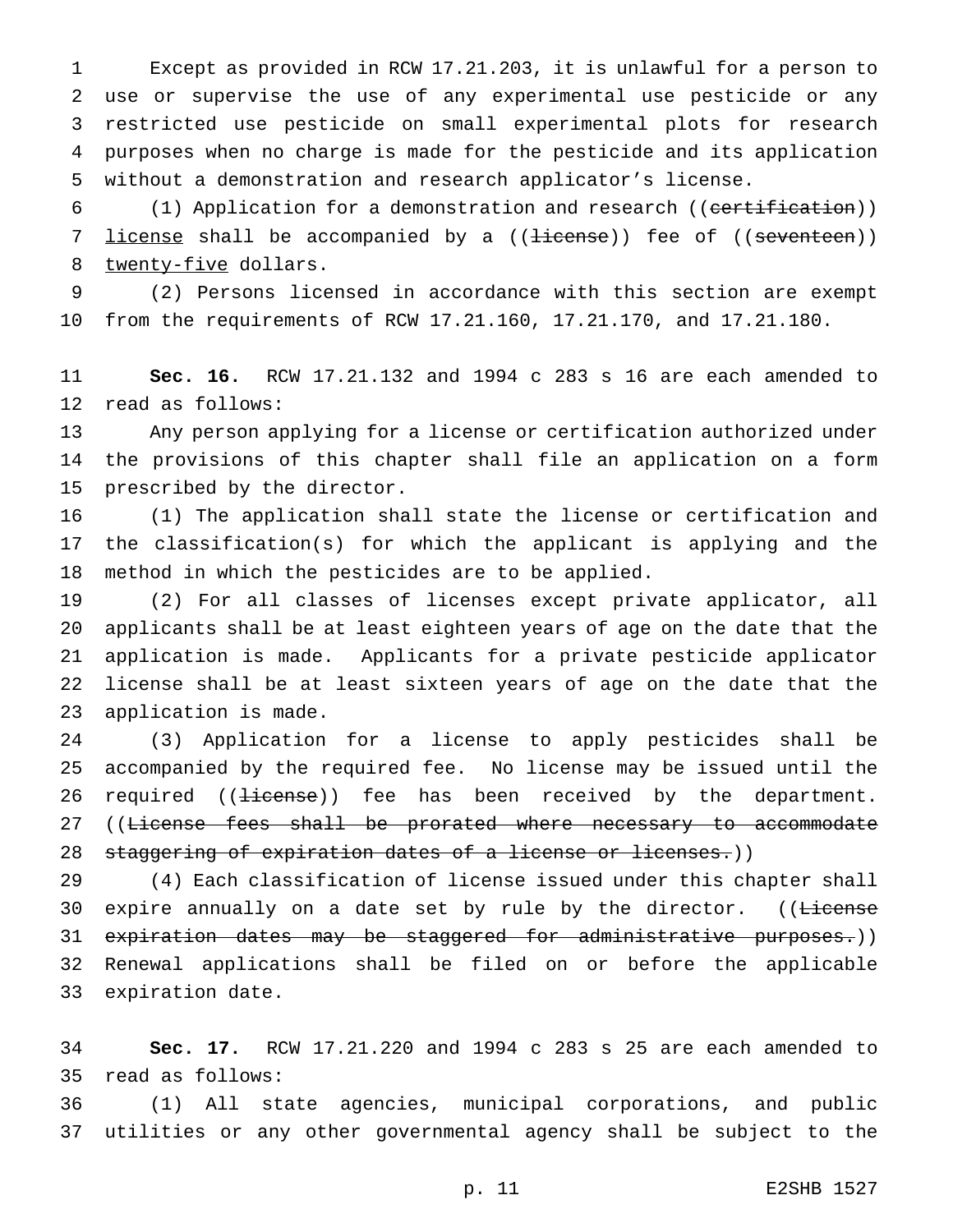provisions of this chapter and rules adopted thereunder concerning the application of pesticides.

 (2) It shall be unlawful for any employee of a state agency, municipal corporation, public utility, or any other government agency to use or to supervise the use of any restricted use pesticide, or any pesticide by means of an apparatus, without having obtained a public 7 operator license from the director. ((A license)) Application for a 8 public operator license shall be accompanied by a fee of ((seventeen)) 9 twenty-five dollars ((shall be paid before a public operator license 10 may be issued)). The ((license)) fee shall not apply to public operators licensed and working in the health vector field. The public operator license shall be valid only when the operator is acting as an employee of a government agency.

 (3) The jurisdictional health officer or his or her duly authorized representative is exempt from this licensing provision when applying pesticides that are not restricted use pesticides to control pests other than weeds.

 (4) Such agencies, municipal corporations and public utilities shall be subject to legal recourse by any person damaged by such application of any pesticide, and such action may be brought in the county where the damage or some part thereof occurred.

 **Sec. 18.** RCW 17.21.280 and 1994 c 283 s 29 are each amended to read as follows:

 (1) Except as provided in subsection (2) of this section, all moneys collected under the provisions of this chapter shall be paid to the director and deposited in the agricultural local fund, RCW 43.23.230, for use exclusively in the enforcement of this chapter.

 (2) All moneys collected for civil penalties levied under RCW 29 17.21.315 shall be deposited in the state general fund. All fees, fines, forfeitures and penalties collected or assessed by a district court because of the violation of a state law shall be remitted as provided in chapter 3.62 RCW.

 **Sec. 19.** RCW 17.21.350 and 1989 c 380 s 64 are each amended to read as follows:

35 By ((December 1, 1989, and each subsequent December 1,)) February 36 1st of each year the department shall report to the appropriate committees of the house of representatives and the senate on the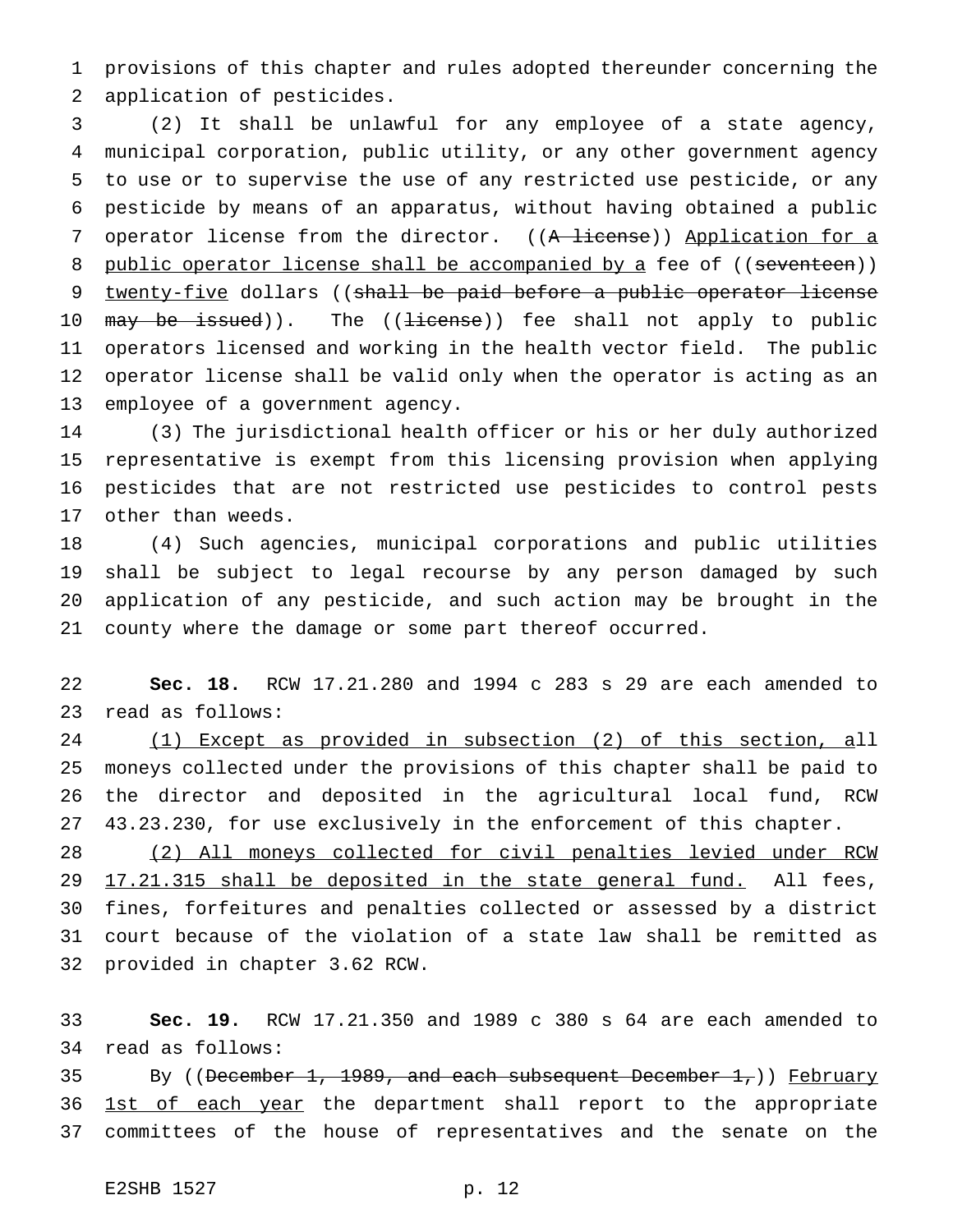activities of the department under this chapter. The report shall include, at a minimum: (1) A review of the department's pesticide incident investigation and enforcement activities, with the number of cases investigated and the number and amount of civil penalties assessed; and (2) a summary of the pesticide residue food monitoring program with information on the food samples tested and results of the 7 tests, a listing of the pesticides for which  $((n\theta))$  testing is done, and other pertinent information.

 NEW SECTION. **Sec. 20.** A new section is added to chapter 17.21 RCW to read as follows:

 (1) The purpose of this section is to establish a pilot project to evaluate the feasibility of establishing a limited private applicator license to facilitate the control of weeds, especially those defined as noxious weeds, in Washington state.

 (2) "Limited private applicator" means a certified applicator who uses or is in direct supervision of the use of any herbicide classified by the EPA or the director as a restricted use pesticide, for the sole purpose of controlling weeds on nonproduction agricultural land owned or rented by the applicator or the applicator's employer. Nonproduction agricultural land includes pastures, range land, fencerows, and areas around farm buildings but not aquatic sites. A limited private applicator also may apply restricted use herbicides to nonproduction agricultural land of another person if applied without compensation other than trading of personal services between the applicator and the other person. A limited private applicator may not apply restricted use herbicides through any equipment defined under this chapter as an apparatus.

 (3) A person may participate in the pilot project by applying to be licensed as a limited private applicator in 1998, 1999, or 2000. The application requirements, fee, and examination requirements for a limited private applicator are the same as for a private applicator.

 (4)(a) A limited private applicator is exempt from the credit accumulation requirements of RCW 17.21.128(2)(a), and, upon application, begins a recertification period which ends on December 31, 2002.

 (i) Limited private pesticide applicators first applying for a license in 1998 shall accumulate a minimum of ten department-approved credits by the end of the recertification period.